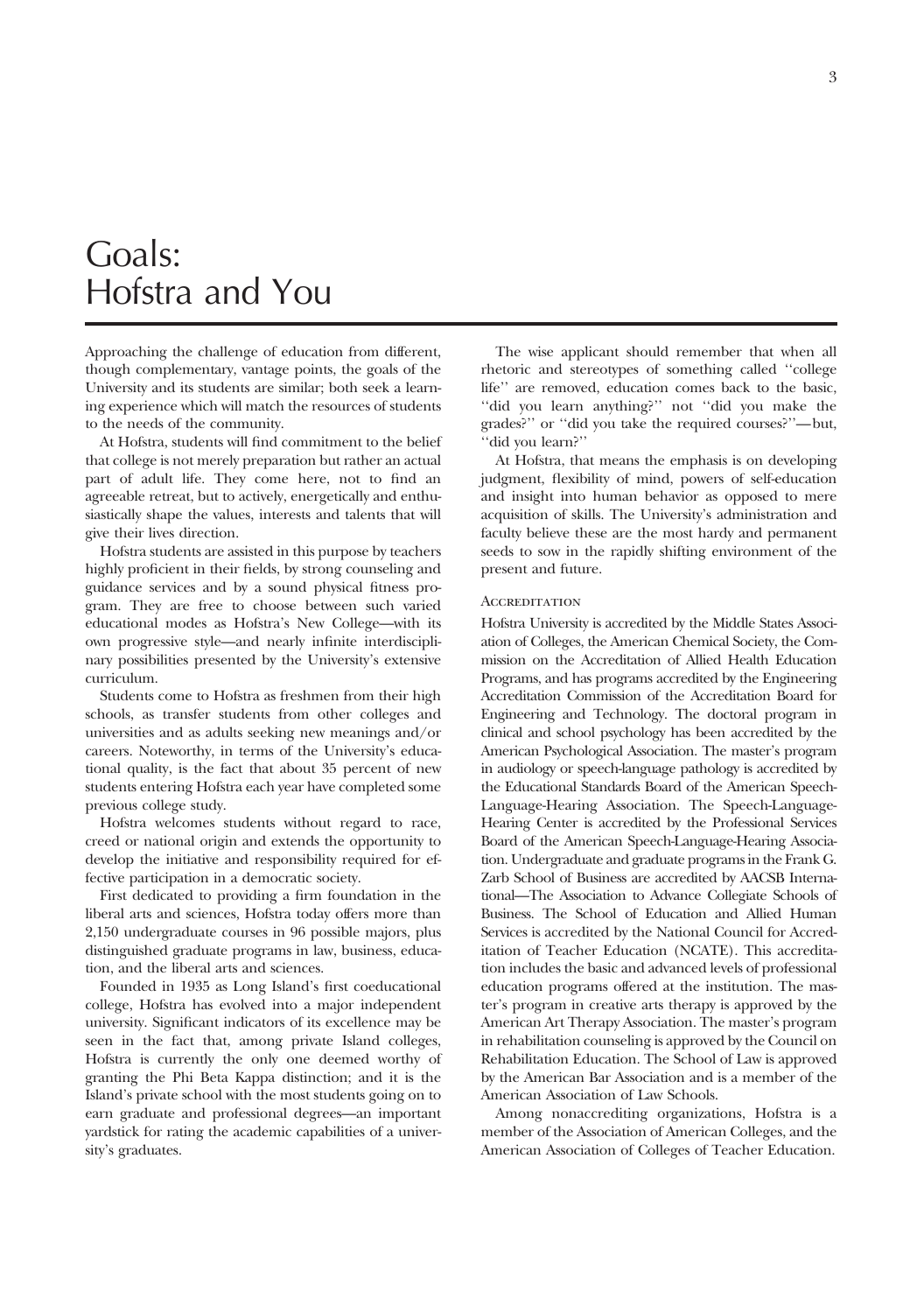# Table of **Contents**

- 3 Goals: Hofstra and You
- 6 Board of Trustees
- 7 Hofstra at a Glance
- 8 Academic Organization Instructional Areas Hofstra College of Liberal Arts and Sciences New College Frank G. Zarb School of Business School of Communication School of Education and Allied Human Services School of Law School for University Studies Honors College Saturday College at Hofstra University Advisement Full-Time Study Part-Time Study January Session Summer Sessions University College for Continuing Education Alumni Relations
- 14 Facilities and Services Student Services and Facilities Educational Services Cultural Resources
- 26 TUITION AND FEES
- 28 Financial Aid
- 54 General University Information Policy on Academic Honesty Some Definitions Liberal Arts Courses Course Numbering System
- 58 Undergraduate Admission Freshman Admission Full-Time Study Part-Time Study Transfer Admission Readmission
- 63 Undergraduate Programs Bachelor's Programs Undergraduate Grades Academic Honors Honor Organizations
- 75 Graduate Admission and Programs Admission Degree Study Nonmatriculated Study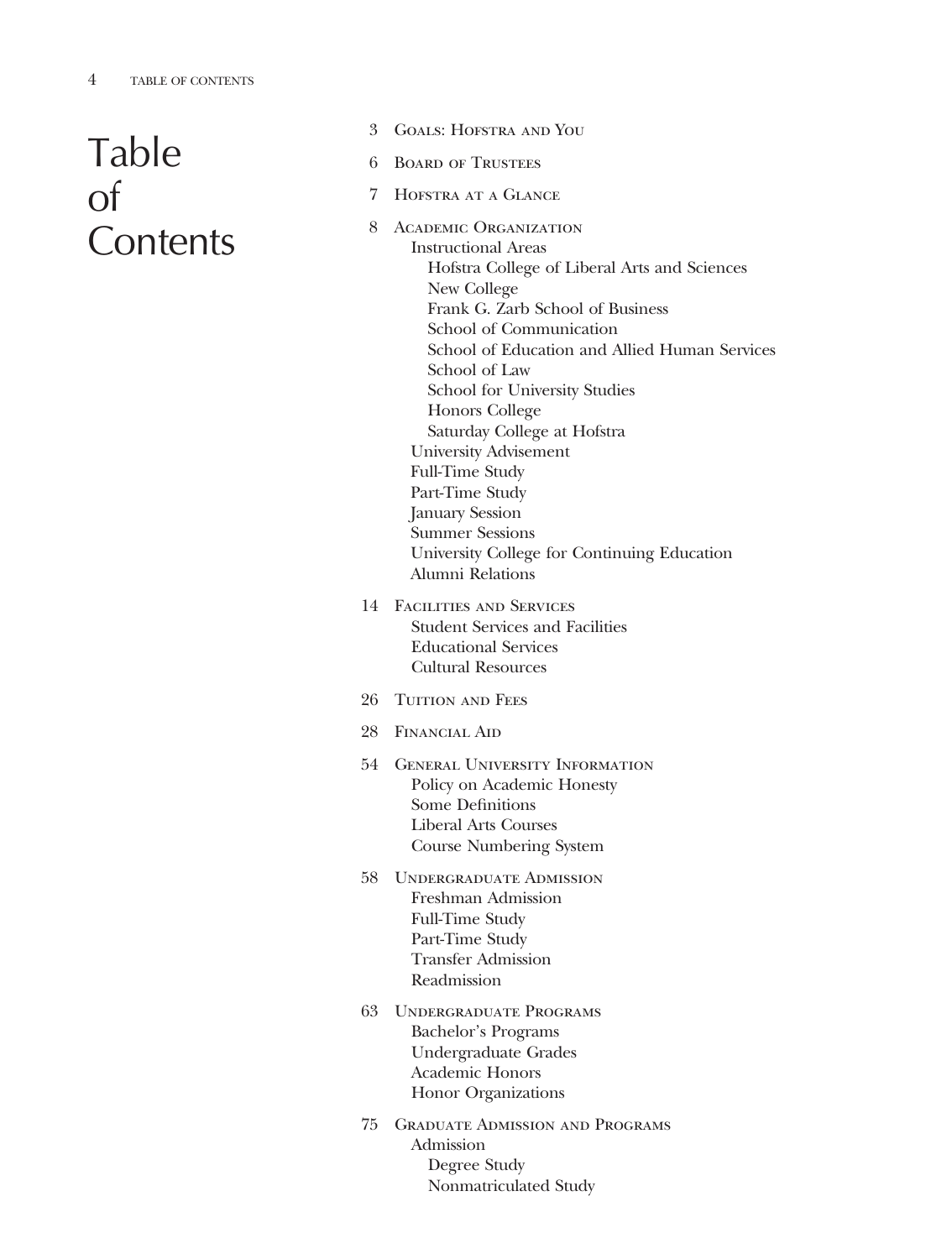Special Nondegree Matriculation Graduate Credit By Examination Transfer of Credit Readmission Master's Programs and Advanced Study Programs Graduate Grades Honor Organizations Basic Regulations Governing Graduate Programs Doctoral Programs Basic Regulations Governing Doctoral Programs 83 Hofstra College of Liberal Arts and Sciences Division of the Humanities Division of the Natural Sciences, Mathematics, Engineering and Computer Sciences Division of the Social Sciences Additional Areas Core Courses Undergraduate Programs Graduate Programs Doctoral Programs

- 91 New College of Hofstra
- 104 Frank G. Zarb School of Business Undergraduate Programs Graduate Programs
- 117 SCHOOL OF COMMUNICATION
- 121 School of Education and Allied Human Services Undergraduate Preprofessional Programs Graduate Preprofessional Programs Graduate Professional Programs
- 130 SCHOOL OF LAW
- 131 SCHOOL FOR UNIVERSITY STUDIES
- 136 Hofstra University Honors College
- 140 Programs and Course Descriptions (areas and departments are listed alphabetically)
- 388 Saturday College at Hofstra
- 445 Provisional Courses
- 458 Campus Map and Legend
- 460 ADMINISTRATIVE STAFF
- 469 University Senate Committees
- 471 Academic Chairs and Distinguished Professorships
- 474 Faculty Listing
- 516 New York State Education Department Inventory of Registered Programs
- 518 INDEX
- 526 The Family Education Rights and Privacy Act (FERPA)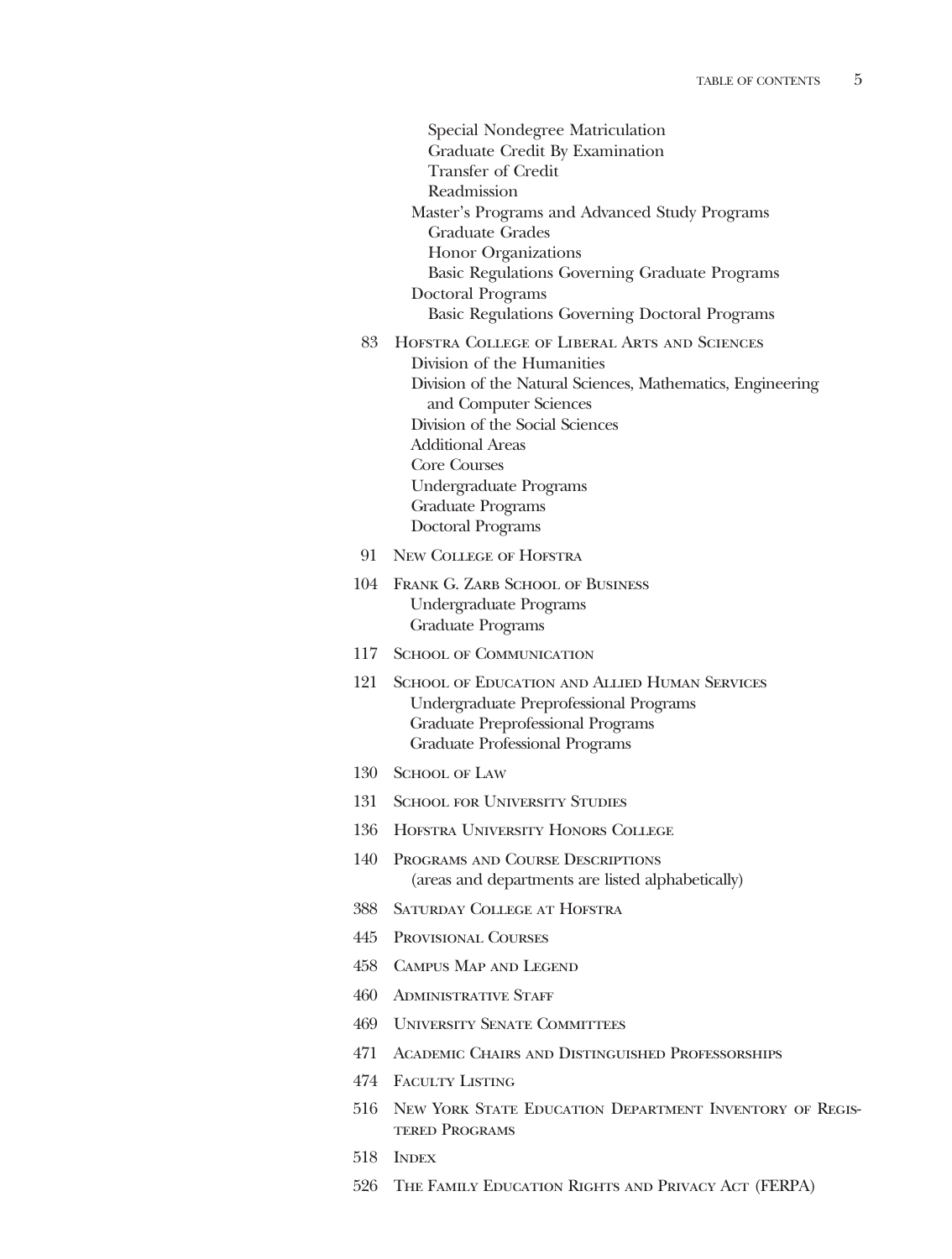## TRUSTEES OF HOFSTRA UNIVERSITY

As of December 2001

## THE OFFICERS

John J. Conefrey, Jr., *Chairperson* Arthur J. Kremer, *Vice Chairperson* James F. McCann, *Vice Chairperson* Karen L. Lutz, *Secretary* Stuart Rabinowitz, *President*

## THE MEMBERS

Suzanne F. Bales Alan J. Bernon\* Anthony J. Bonomo Wilbur F. Breslin Mark Broxmeyer\* Bernadette Castro (on leave: 2/95) Robert F. Dall\* Maurice A. Deane\* Joseph L. Dionne\* Helene Fortunoff Leo A. Guthart

Peter S. Kalikow\* Florence Kaufman Abby Kenigsberg Charles Kushner\* David S. Mack\* Janis M. Meyer\* Martha S. Pope Edwin C. Reed Terence E. Smolev\* Salvatore F. Sodano\* Frank G. Zarb\*

### **DELEGATES**

Harold M. Hastings, *Speaker of the Faculty* Carole T. Ferrand, *University Senate* Stuart L. Bass\*, *University Senate*

James Harper Marshall\*, *President Emeritus* James M. Shuart\*, *President Emeritus*

Robert E. Brockway\*, *Trustee Emeritus* George G. Dempster\*, *Chairman Emeritus* Bernard Fixler\*, *Trustee Emeritus* Raymond French, *Trustee Emeritus* Milton M. Gardner, M.D., *Trustee Emeritus* Allan T. Gittleson, *Chairman Emeritus*

Steven Richman, *President, Student Government Assn.* Sally Buchheimer, *Vice President, Student Government Assn.* Barbara Walsh-Dreyer\*, *President, Alumni Organization* Joseph D. Monticciolo, *Chairman, Hofstra Advisory Board*

Jeannette Hosler, *Trustee Emerita* Walter B. Kissinger, *Trustee Emeritus* Gerald Light, *Trustee Emeritus* Thomas H. O'Brien, *Trustee Emeritus* Donald A. Petrie\*, *Trustee Emeritus* Arnold A. Saltzman, *Trustee Emeritus* Donald J. Sutherland, *Trustee Emeritus* Norman R. Tengstrom\*, *Trustee Emeritus*

\*Hofstra Alumni